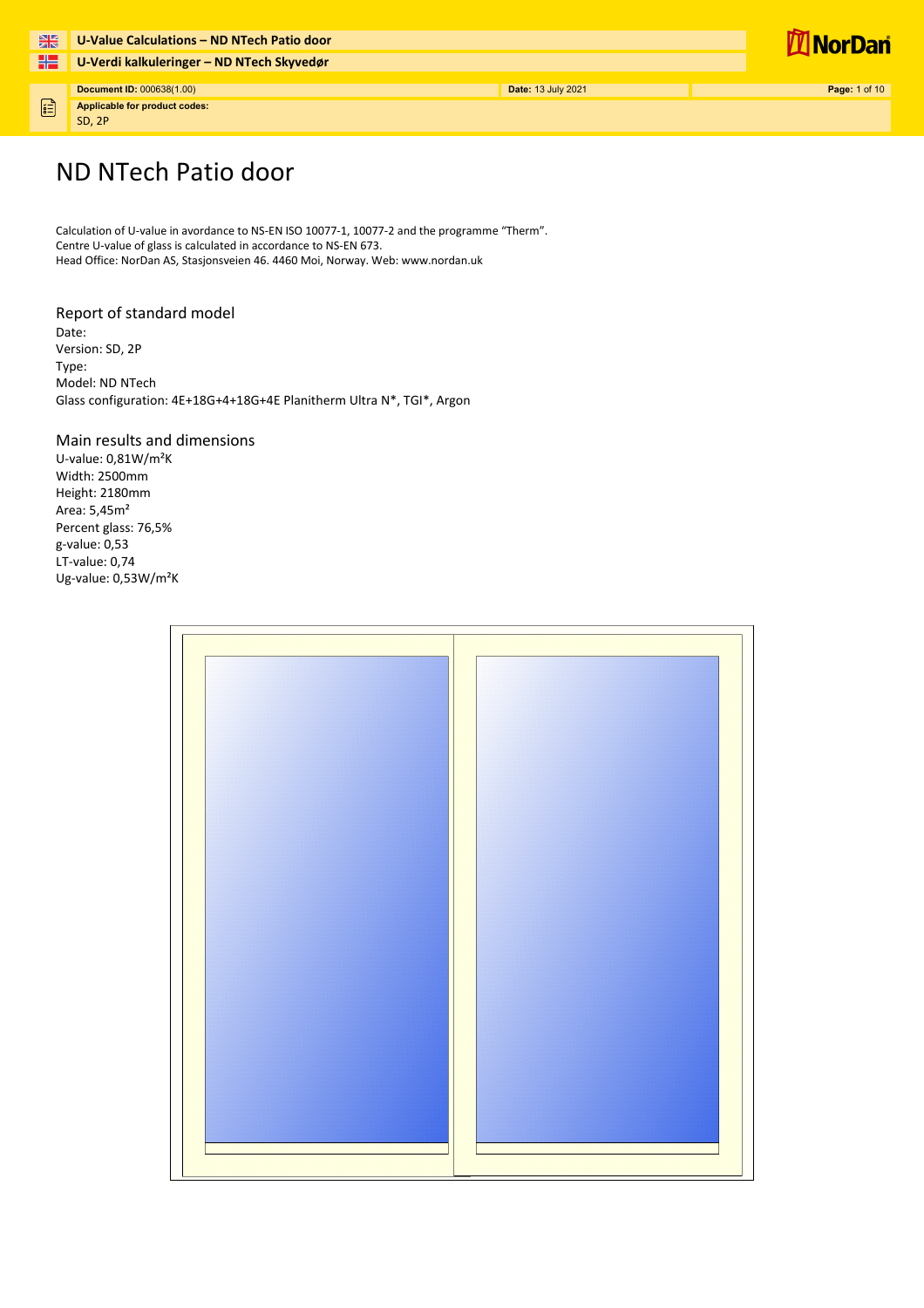

**U-Value Calculations – ND NTech Patio door**

**U-Verdi kalkuleringer – ND NTech Skyvedør**

 $\begin{picture}(20,20) \put(0,0){\line(1,0){10}} \put(15,0){\line(1,0){10}} \put(15,0){\line(1,0){10}} \put(15,0){\line(1,0){10}} \put(15,0){\line(1,0){10}} \put(15,0){\line(1,0){10}} \put(15,0){\line(1,0){10}} \put(15,0){\line(1,0){10}} \put(15,0){\line(1,0){10}} \put(15,0){\line(1,0){10}} \put(15,0){\line(1,0){10}} \put(15,0){\line(1$ **Applicable for product codes:** SD, 2P

| Colour | Uf $(W/m^2K)$ | Width (m) | Name                   |
|--------|---------------|-----------|------------------------|
|        | 1,18          | 0,123     | Jamb profile Left      |
|        | 1,09          | 0,123     | Jamb profile Right     |
|        | 1,23          | 0.111     | Head profile Left      |
|        | 1,95          | 0.111     | Head profile Right     |
|        | 1,21          | 0.049     | Midtrail profile Left  |
|        | 1,17          | 0,049     | Midtrail profile Right |
|        | 1,53          | 0,136     | Sill profile Left      |
|        | 2,40          | 0,136     | Sill profile Right     |

| Color | Uf<br>(W/m <sup>2</sup> K) | Element area $(m2)$ | *Percent element (%) |
|-------|----------------------------|---------------------|----------------------|
|       | 1,18                       | 0,25                | 4,59                 |
|       | 1,23                       | 0,13                | 2,39                 |
|       | 1,95                       | 0,13                | 2,39                 |
|       | 1,09                       | 0,25                | 4,59                 |
|       | 1,21                       | 0,10                | 1,83                 |
|       | 1,16                       | 0,10                | 1,83                 |
|       | 1,53                       | 0,16                | 2,94                 |
|       | 2,40                       | 0,16                | 2,94                 |
| Sum   |                            | 1,28                | 23,5                 |

\*: Figure in relation to the whole window

**Document ID:** 000638(1.00) **Date:** 13 July 2021 **Page:** 2 of 10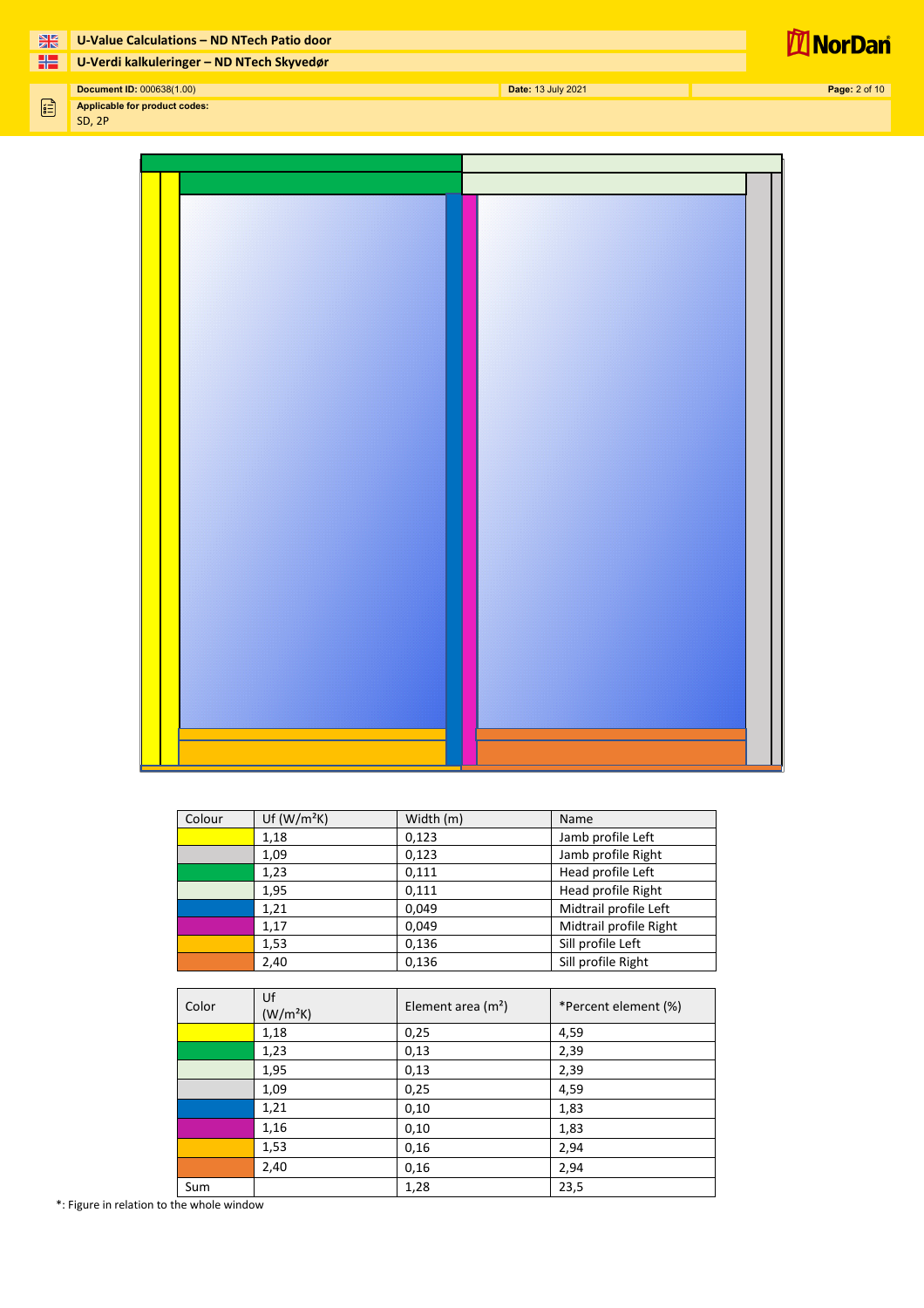| 米 | U-Value Calculations - ND NTech Patio door     |                    | <b>NorDan</b>        |
|---|------------------------------------------------|--------------------|----------------------|
| 噐 | U-Verdi kalkuleringer - ND NTech Skyvedør      |                    |                      |
|   |                                                |                    |                      |
|   | Document ID: 000638(1.00)                      | Date: 13 July 2021 | <b>Page: 3 of 10</b> |
| 倡 | Applicable for product codes:<br><b>SD, 2P</b> |                    |                      |

| Colour | PSI   | Length $(m)$ | Name            |
|--------|-------|--------------|-----------------|
|        | 0,038 | 7.732        | TGI Jamb        |
|        | 0,038 | 2.156        | <b>TGI Head</b> |
|        | 0,038 | 2.156        | <b>TGI Sill</b> |

| Color | Spacer length<br>(m) | L Psi spacer<br>(W/K) | *L Psi spacer<br>(%) |
|-------|----------------------|-----------------------|----------------------|
|       | 3,866                | 0.147                 | 32,1                 |
|       | 2,156                | 0,082                 | 17,9                 |
|       | 3,866                | 0.147                 | 32,1                 |
|       | 2,156                | 0,082                 | 17,9                 |
| Sum   | 12,044               | 0,458                 | 100                  |

\*: Figure in relation to the spacer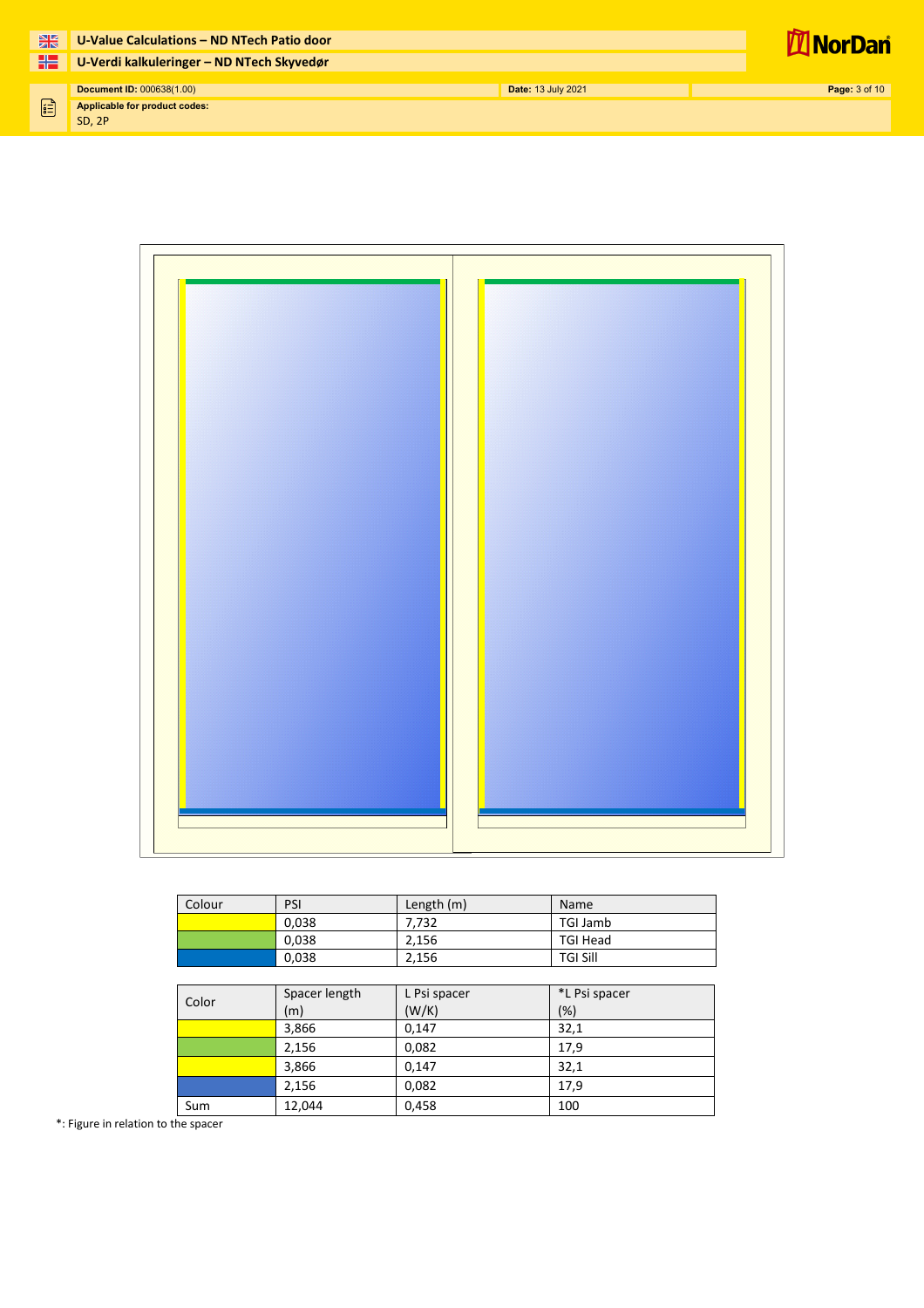| 米            | U-Value Calculations - ND NTech Patio door     |                           | <b>I</b> NorDan      |
|--------------|------------------------------------------------|---------------------------|----------------------|
| 42           | U-Verdi kalkuleringer - ND NTech Skyvedør      |                           |                      |
|              | Document ID: 000638(1.00)                      | <b>Date: 13 July 2021</b> | <b>Page: 4 of 10</b> |
| $\mathbf{E}$ | Applicable for product codes:<br><b>SD. 2P</b> |                           |                      |

# U-Value window frame (Uf) Calculation according to EN ISO 10077-2

#### **ND NTech Villa Patio door Head**

This example shows glas thicknes 39 - 51mm:

 $U_t = 1,1610 W/m^2K$  $B_f = 111 \; mm$ 

 $U_f = \frac{L_f^{2D} - U_p * b_p}{h_c}$  $p_f^{\vphantom{\dagger}}$  $L_f^{2D} = U_t * L$  $L_f^{2D} = 1{,}1610 * (0{,}111 + 0{,}19) = 0{,}349 W/m$  $U_f = \frac{0.349 - (0.7 * 0.19)}{0.111} = 1.95 W/m^2K$ 

| <b>Boundary Conditions</b> |                 | Temp: $°C$   Hc: W/m <sup>2</sup> K |
|----------------------------|-----------------|-------------------------------------|
|                            | <b>Exterior</b> |                                     |
|                            | Interior        | '.69                                |

| Material:                             | $\lambda$ (W/mK) |     |
|---------------------------------------|------------------|-----|
| Pine                                  | 0,12             | 0,9 |
| Aluminium                             | 160              | 0,9 |
| Panel                                 | 0,035            | 0,9 |
| Gasket EPDM                           | 0,25             | 0,9 |
| Gasket QL                             | 0,03             | 0,9 |
| Frame cavity- Cen slightly ventilated |                  |     |
| Frame cavity-Cen Simplified           |                  |     |

|                       |    | r 2 D                 |      |
|-----------------------|----|-----------------------|------|
|                       |    | Glas thicknes 20-32mm |      |
|                       |    |                       |      |
|                       |    | Glas thicknes 33-38mm |      |
|                       |    |                       |      |
| Glas thicknes 39-51mm |    |                       |      |
| 1,1610                | 70 | 0.349                 | 1.95 |

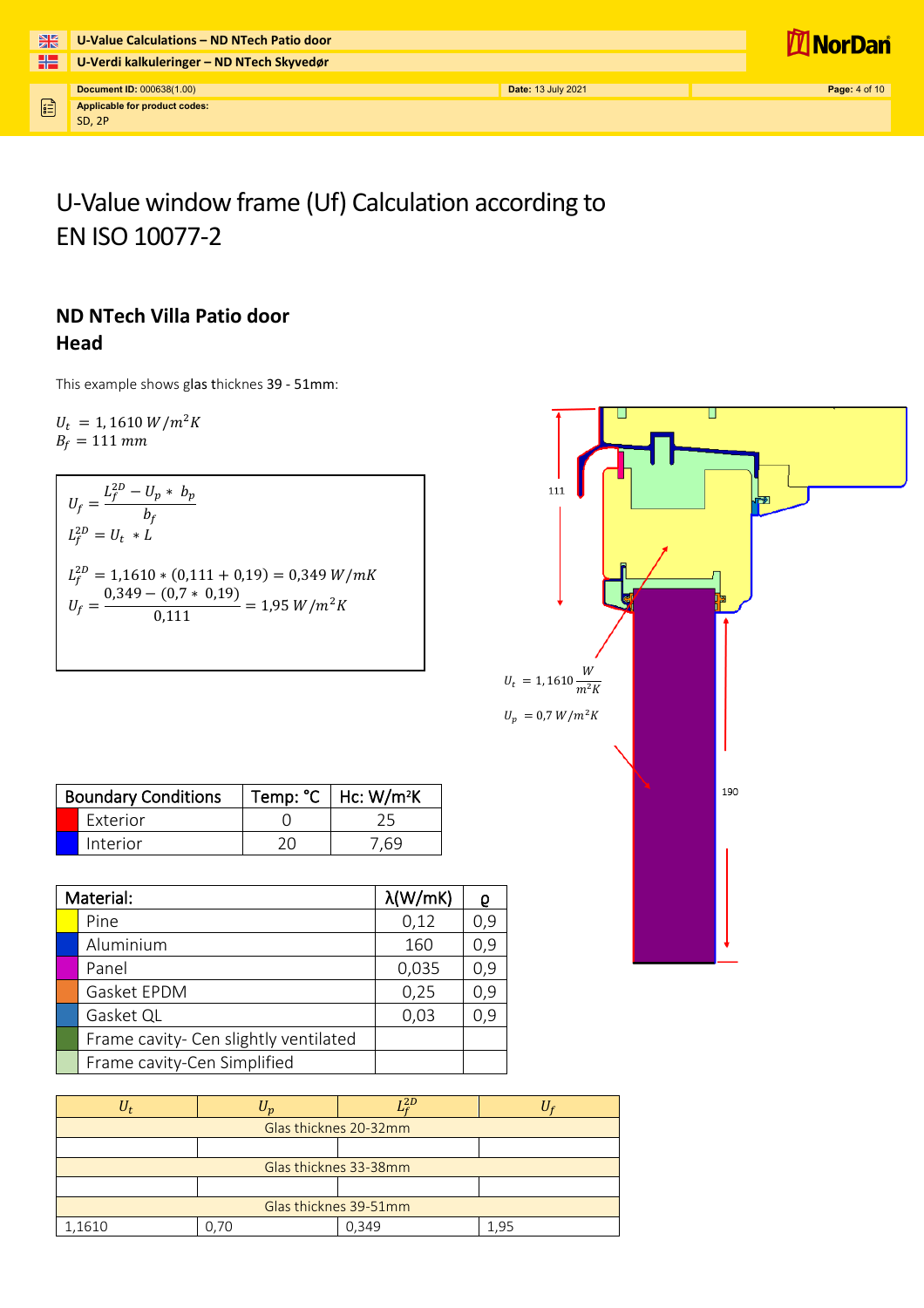| H <sub>2</sub> | U-Value Calculations - ND NTech Patio door     |                           | <b>NorDan</b>        |
|----------------|------------------------------------------------|---------------------------|----------------------|
| ۲Z             | U-Verdi kalkuleringer - ND NTech Skyvedør      |                           |                      |
|                | Document ID: 000638(1.00)                      | <b>Date: 13 July 2021</b> | <b>Page: 5 of 10</b> |
| Fil            | Applicable for product codes:<br><b>SD, 2P</b> |                           |                      |

### **ND NTech Villa Patio door Jamb by glass**

This example shows glas thicknes 39 - 51mm:

 $U_t = 0.8954 W/m^2K$  $B_f = 111$  mm

 $U_f = \frac{L_f^{2D} - U_p * b_p}{h_e}$  $p_{f}$  $L_f^{2D} = U_t * L$  $L_f^{2D} = 0.8954 * (0.111 + 0.19) = 0.270 W/m$  $U_f = \frac{0.270 - (0.7 * 0.19)}{0.111} = 1.23 W/m^2 K$ 

| <b>Boundary Conditions</b> | Temp: $°C$   Hc: W/m <sup>2</sup> K |
|----------------------------|-------------------------------------|
| <b>Exterior</b>            |                                     |
| Interior                   | .69                                 |

| Material:                             | $\lambda$ (W/mK) |     |
|---------------------------------------|------------------|-----|
| Pine                                  | 0,12             | 0,9 |
| Aluminium                             | 160              | 0,9 |
| Panel                                 | 0,035            | 0,9 |
| Gasket EPDM                           | 0,25             | 0,9 |
| Gasket QL                             | 0,03             | 0,9 |
| Frame cavity- Cen slightly ventilated |                  |     |
| Frame cavity-Cen Simplified           |                  |     |

|                       |  | 72D                   |  |  |
|-----------------------|--|-----------------------|--|--|
| Glas thicknes 20-32mm |  |                       |  |  |
|                       |  |                       |  |  |
|                       |  | Glas thicknes 33-38mm |  |  |
|                       |  |                       |  |  |
| Glas thicknes 39-51mm |  |                       |  |  |
| 0.8954                |  | 0.270                 |  |  |

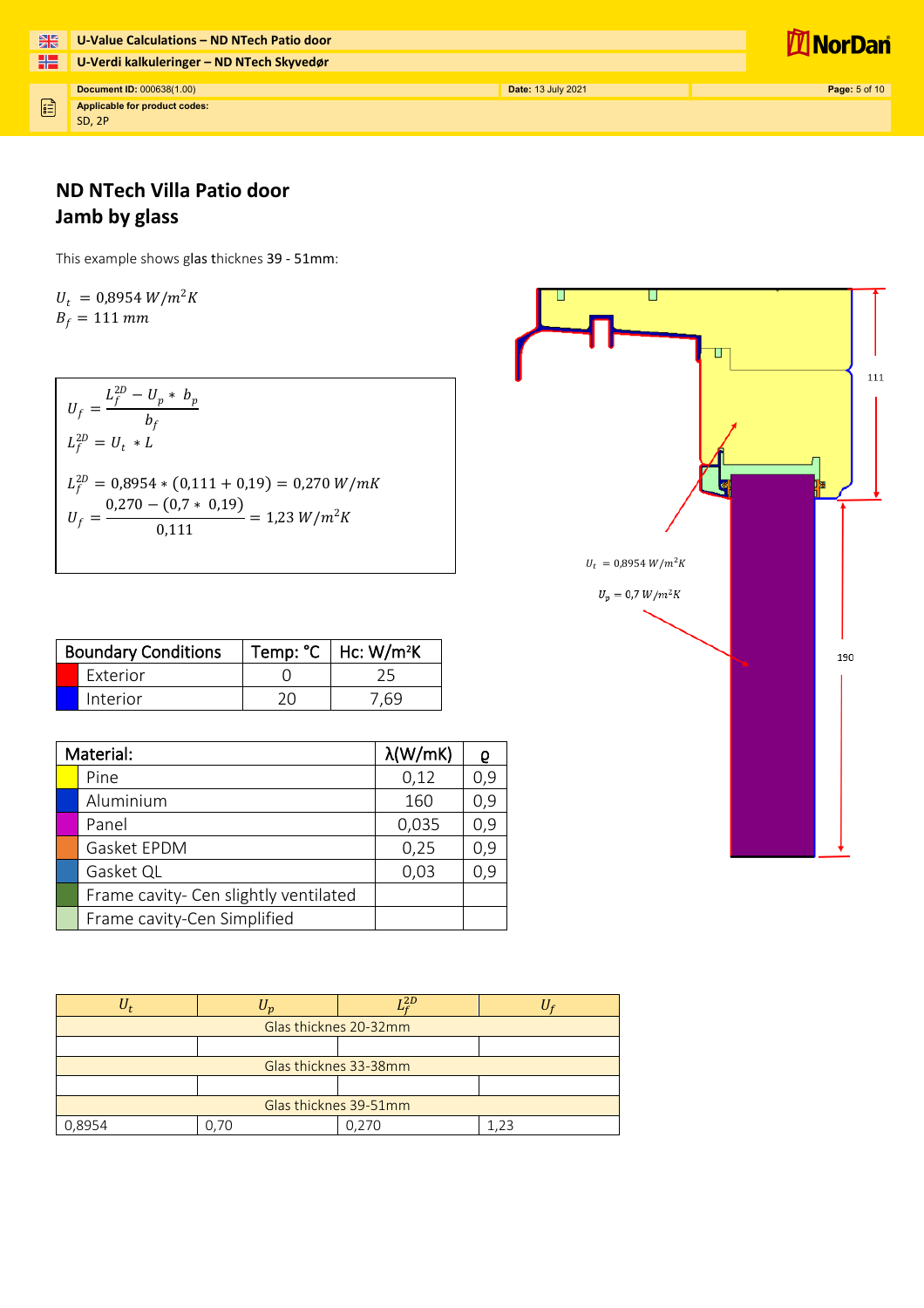| H <sub>2</sub> | U-Value Calculations - ND NTech Patio door |                           | <u>I'll NorDani</u>  |
|----------------|--------------------------------------------|---------------------------|----------------------|
| ٢٢             | U-Verdi kalkuleringer - ND NTech Skyvedør  |                           |                      |
|                | Document ID: 000638(1.00)                  | <b>Date: 13 July 2021</b> | <b>Page: 6 of 10</b> |
| E              | Applicable for product codes:<br>SD, 2P    |                           |                      |

### **ND NTech Villa Patio door Jamb by panel**

This example shows glas thicknes 39 - 51mm:

 $U_t = 1,0463 W/m^2K$  $B_f = 136$  mm

 $U_f = \frac{L_f^{2D} - U_p * b_p}{h_e}$  $b_f$  $L_f^{2D} = U_t * L$  $L_f^{2D} = 1,0463 * (0,136 + 0,19) = 0,341 W/m$  $U_f = \frac{0.341 - (0.7 * 0.19)}{0.136} = 1.53 W/m^2K$ 

| <b>Boundary Conditions</b> |    | Temp: $°C$   Hc: W/m <sup>2</sup> K |
|----------------------------|----|-------------------------------------|
| <b>Exterior</b>            |    |                                     |
| Interior                   | 20 | - 69                                |

| Material:                             | $\lambda$ (W/mK) |     |
|---------------------------------------|------------------|-----|
| Pine                                  | 0,12             | 0,9 |
| Aluminium                             | 160              | 0,9 |
| Panel                                 | 0,035            | 0,9 |
| Gasket EPDM                           | 0,25             | 0,9 |
| Gasket QL                             | 0,03             | 0,9 |
| Frame cavity- Cen slightly ventilated |                  |     |
| Frame cavity-Cen Simplified           |                  |     |

|                                         |                       | r 2 D |  |  |
|-----------------------------------------|-----------------------|-------|--|--|
| Glas thicknes 20-32mm                   |                       |       |  |  |
|                                         |                       |       |  |  |
|                                         | Glas thicknes 33-38mm |       |  |  |
|                                         |                       |       |  |  |
| Glas thicknes 39-51mm                   |                       |       |  |  |
| $\bigcap$ $\bigcap$ $\bigcap$ $\bigcap$ |                       | 0,341 |  |  |

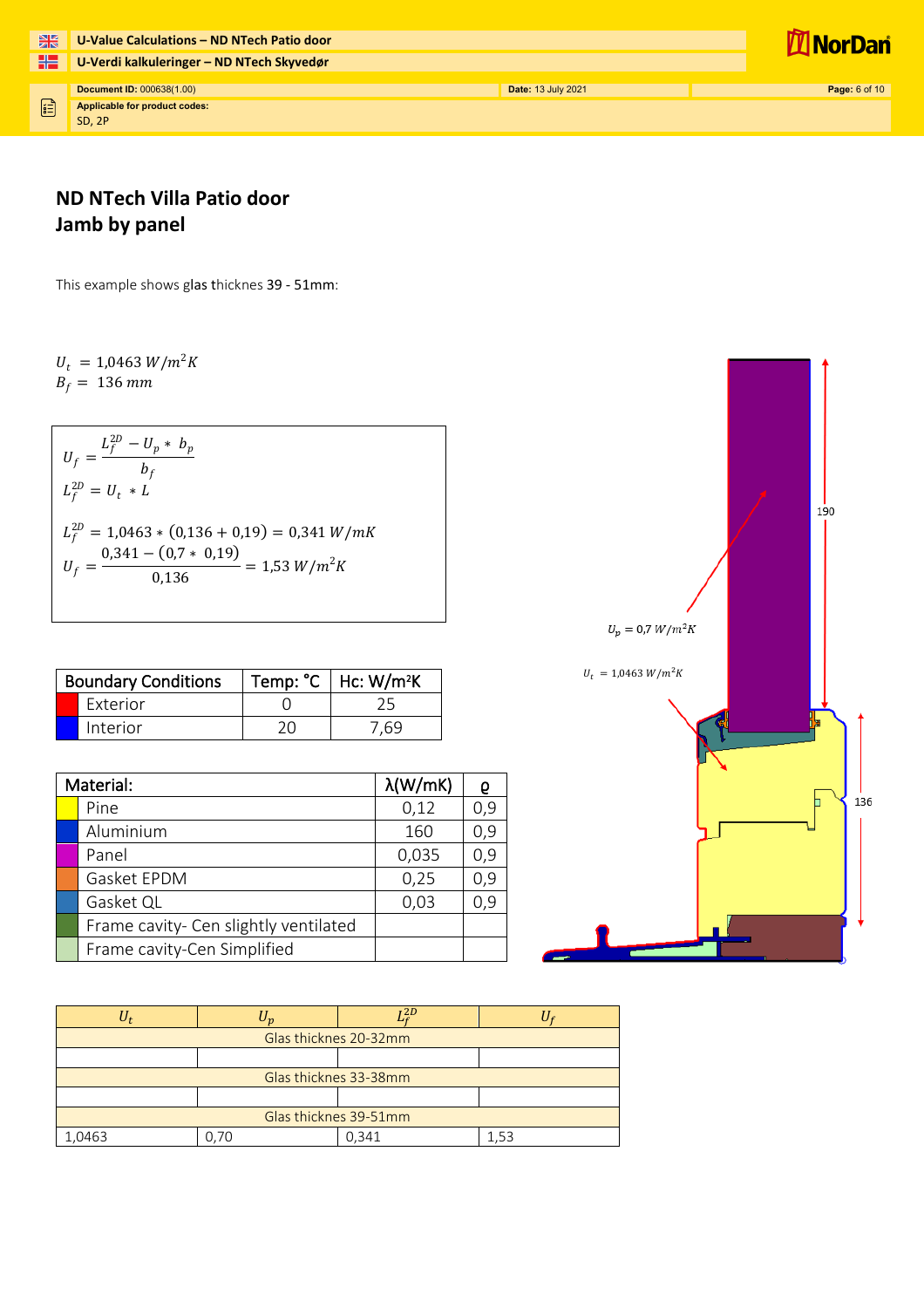| 米  | U-Value Calculations - ND NTech Patio door |                           | <b>NorDan</b>        |
|----|--------------------------------------------|---------------------------|----------------------|
| HS | U-Verdi kalkuleringer - ND NTech Skyvedør  |                           |                      |
|    | <b>Document ID: 000638(1.00)</b>           | <b>Date: 13 July 2021</b> | <b>Page: 7 of 10</b> |
| E  | Applicable for product codes:<br>SD, 2P    |                           |                      |

### **ND NTech Villa Patio door Side – sliding fiels**

This example shows glas thicknes 39 - 51mm:

 $U_t = 0.8533 W/m^2K$  $B_f = 123 \, mm$ 

 $U_f = \frac{L_f^{2D} - U_p * b_p}{h_e}$  $\boldsymbol{p}_f$  $L_f^{2D} = U_t * L$  $L_f^{2D} = 0.8533 * (0.123 + 0.19) = 0.267 W/m$  $U_f = \frac{0.267 - (0.7 * 0.19)}{0.123} = 1.09 W/m^2K$ 

| <b>Boundary Conditions</b> | Temp: °C   Hc: W/m <sup>2</sup> K |
|----------------------------|-----------------------------------|
| <b>Exterior</b>            |                                   |
| Interior                   | .69                               |

| Material:                             | $\lambda$ (W/mK) |     |
|---------------------------------------|------------------|-----|
| Pine                                  | 0,12             | 0,9 |
| Aluminium                             | 160              | 0,9 |
| Panel                                 | 0,035            | 0,9 |
| Gasket EPDM                           | 0,25             | 0,9 |
| Frame cavity- Cen slightly ventilated |                  |     |
| Frame cavity-Cen Simplified           |                  |     |



|                       |    | $-2D$                 |      |  |
|-----------------------|----|-----------------------|------|--|
| Glas thicknes 20-32mm |    |                       |      |  |
|                       |    |                       |      |  |
|                       |    | Glas thicknes 33-38mm |      |  |
|                       |    |                       |      |  |
| Glas thicknes 39-51mm |    |                       |      |  |
| 0,8533                | 70 | ገ 267                 | l.O9 |  |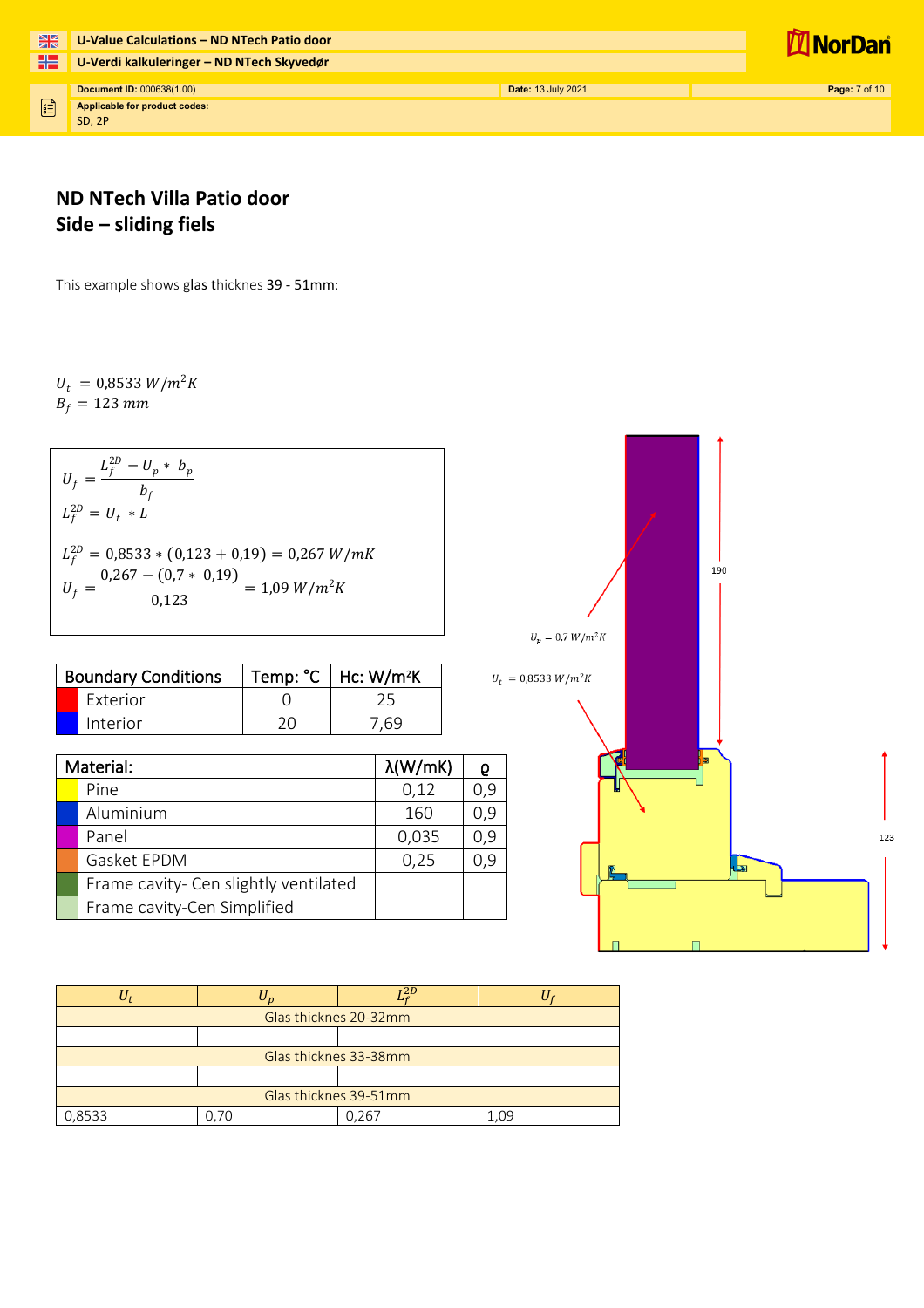| H <sub>2</sub> | U-Value Calculations - ND NTech Patio door |                           | <b>Il NorDan</b>     |
|----------------|--------------------------------------------|---------------------------|----------------------|
| ۲Z             | U-Verdi kalkuleringer - ND NTech Skyvedør  |                           |                      |
|                | Document ID: 000638(1.00)                  | <b>Date: 13 July 2021</b> | <b>Page: 8 of 10</b> |
| $\mathbb{E}$   | Applicable for product codes:<br>SD, 2P    |                           |                      |

#### **ND NTech Villa Patio door Side – fixed field**

This example shows glas thicknes 39 - 51mm:

 $U_t = 0,8886 W/m^2K$  $B_f = 123$  mm

 $U_f = \frac{L_f^{2D} - U_p * b_p}{h_c}$  $\boldsymbol{p}_f$  $L_f^{2D} = U_t * L$  $L_f^{2D} = 0,8886 * (0,123 + 0,19) = 0,278 W/m$  $U_f = \frac{0.278 - (0.7 * 0.19)}{0.123} = 1.18 W/m^2K$ 

| <b>Boundary Conditions</b> |                 | Temp: $°C$   Hc: W/m <sup>2</sup> K |
|----------------------------|-----------------|-------------------------------------|
|                            | <b>Exterior</b> |                                     |
|                            | Interior        | .69                                 |

| Material: |                                       | $\lambda$ (W/mK) |     |
|-----------|---------------------------------------|------------------|-----|
|           | Pine                                  | 0,12             | 0,9 |
|           | Aluminium                             | 160              | 0,9 |
|           | Panel                                 | 0,035            | 0,9 |
|           | Gasket EPDM                           | 0,25             | 0,9 |
|           | Frame cavity- Cen slightly ventilated |                  |     |
|           | Frame cavity-Cen Simplified           |                  |     |

|                       | $\boldsymbol{\eta}$ | 1 2 D |  |  |
|-----------------------|---------------------|-------|--|--|
| Glas thicknes 20-32mm |                     |       |  |  |
|                       |                     |       |  |  |
| Glas thicknes 33-38mm |                     |       |  |  |
|                       |                     |       |  |  |
| Glas thicknes 39-51mm |                     |       |  |  |
| 0,8886                |                     | 0.278 |  |  |

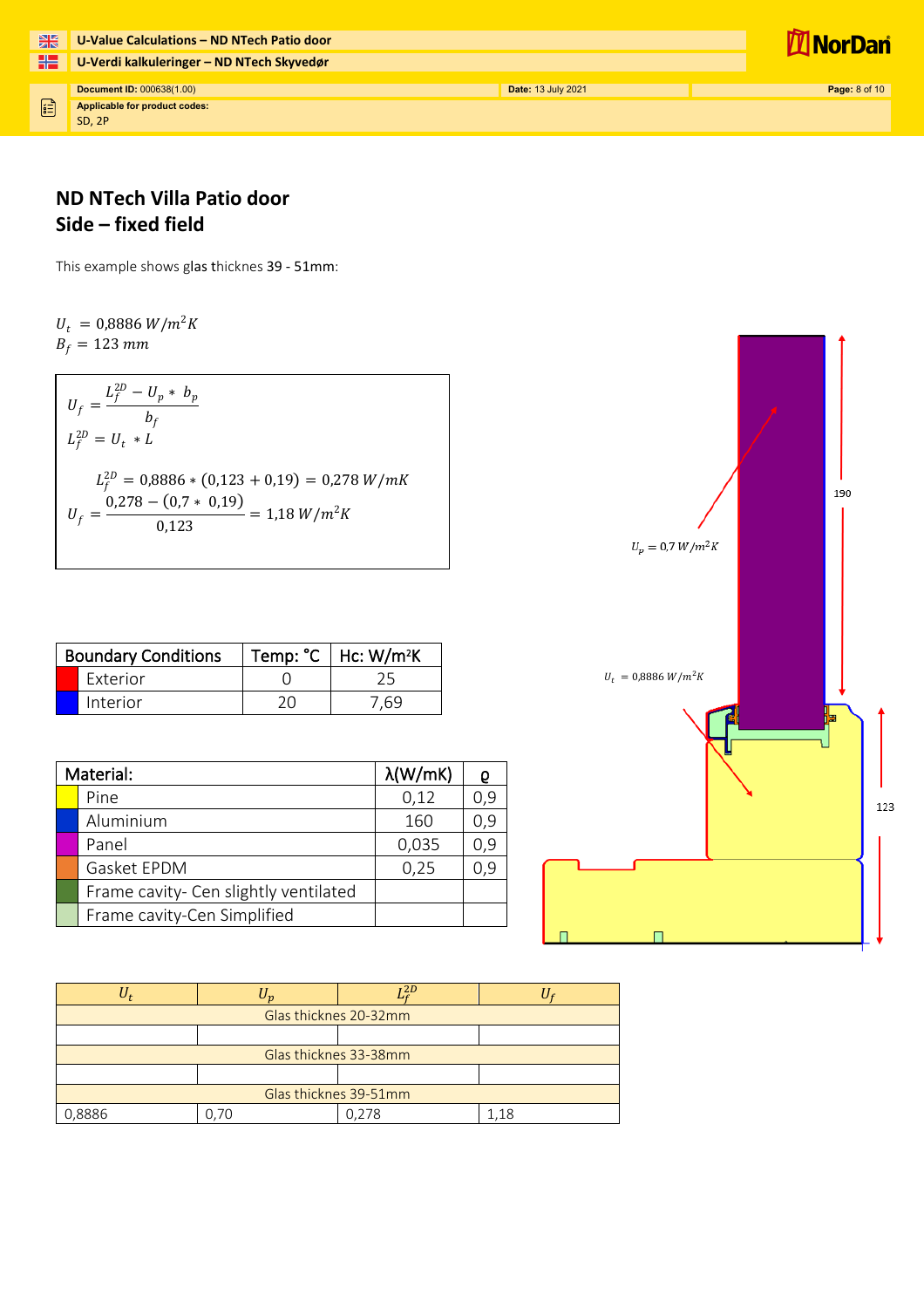

#### **ND NTech Villa Patio door Middel section – sliding field**

This example shows glas thicknes 39 - 51mm:

 $U_t = 0.7964 W/m^2K$  $B_f = 49$  mm

 $U_f = \frac{L_f^{2D} - U_p * b_p}{h_e}$  $b_f$  $L_f^{2D} = U_t * L$  $L_f^{2D} = 0.7964 * (0.049 + 0.19) = 0.190 W/m$  $U_f = \frac{0.190 - (0.7 * 0.19)}{0.049} = 1.16 W/m^2K$ 

| <b>Boundary Conditions</b> |                 | Temp: $°C$   Hc: W/m <sup>2</sup> K |
|----------------------------|-----------------|-------------------------------------|
|                            | <b>Exterior</b> |                                     |
|                            | Interior        | ' 69                                |

| Material:                             | $\lambda$ (W/mK) |     |
|---------------------------------------|------------------|-----|
| Pine                                  | 0,12             | 0,9 |
| Aluminium                             | 160              | 0,9 |
| Panel                                 | 0,035            | 0,9 |
| Gasket EPDM                           | 0,25             | 0,9 |
| Gasket QL                             | 0,03             | 0,9 |
| Climate gasket DX1466                 | 0,15             |     |
| Frame cavity- Cen slightly ventilated |                  |     |
| Frame cavity-Cen Simplified           |                  |     |



|                       |  | $-2D$ |  |  |
|-----------------------|--|-------|--|--|
| Glas thicknes 20-32mm |  |       |  |  |
|                       |  |       |  |  |
| Glas thicknes 33-38mm |  |       |  |  |
|                       |  |       |  |  |
| Glas thicknes 39-51mm |  |       |  |  |
| 7964                  |  | 0.190 |  |  |